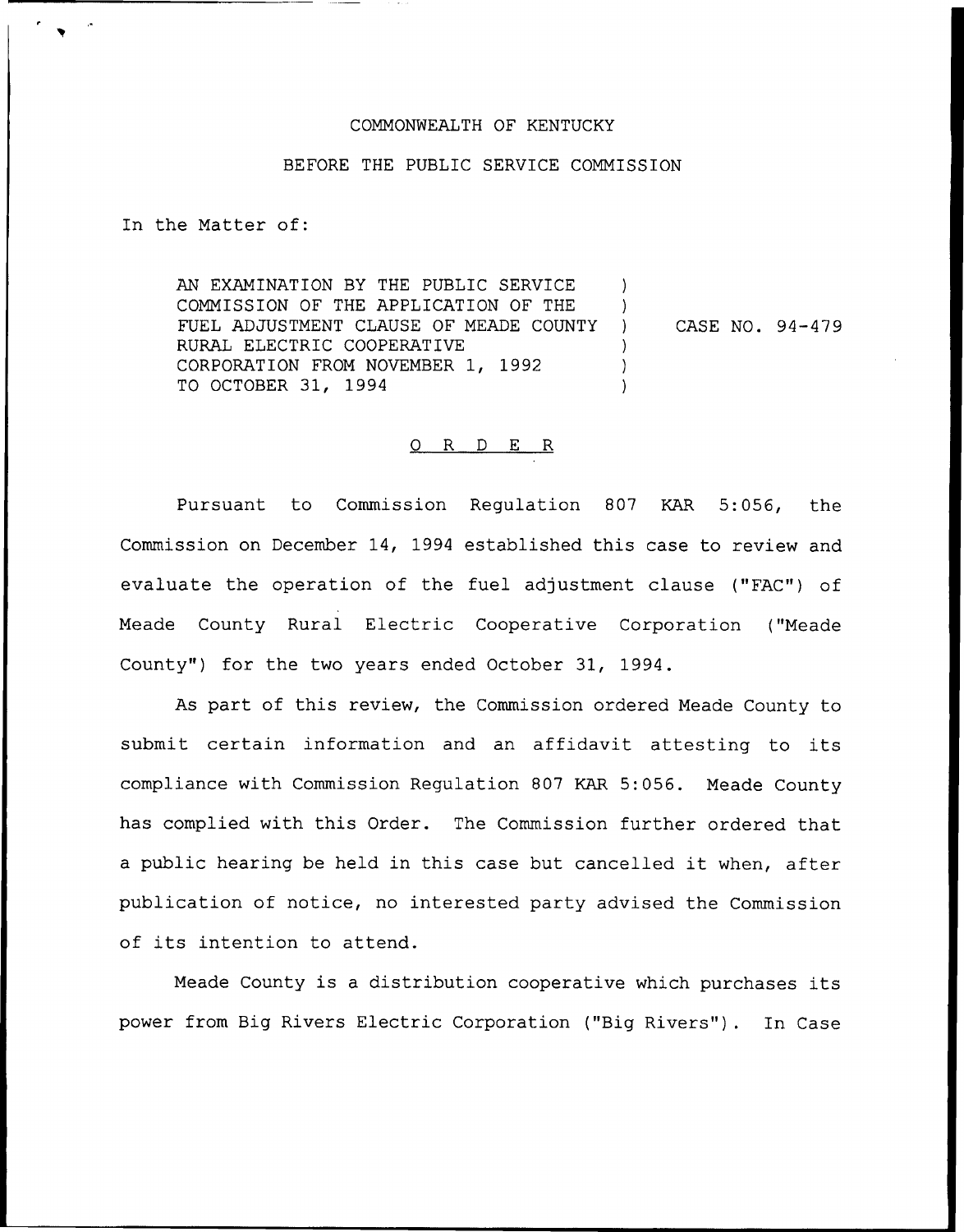No. 94-458,<sup>1</sup> the Commission found that Big Rivers incurred unreasonable fuel costs and ordered Big Rivers to return \$993,129, with interest, to its members via <sup>a</sup> monthly credit to its fuel cost over a three-month period. These credits will, in turn, be passed through to Meade County's customers through the normal operation of its FAC.

The Commission, having considered the evidence of record and being otherwise sufficiently advised, finds that:

1. Meade County has complied in all material respects with the provisions of Commission Regulation 807 KAR 5:056 during the period under review.

2. Big Rivers has been authorized to transfer (roll-in) <sup>a</sup> 0.28 mills per Kwh decrease in its base fuel cost to its base rates.'.

Meade County should be authorized to transfer (roll-in)  $3.$ <sup>a</sup> 0.30 mills per Kwh decrease in its base fuel costs to its base rates to reflect, as adjusted for line loss, the transfer of <sup>a</sup> 0.28 mills per Kwh decrease in Big Rivers' base rates. This transfer

 $\mathbf 2$ Id.

 $\mathbf{1}$ Case No. 94-458, An. Examination by the Public Service Commission of the Application of the Fuel Adjustment Clause of Big Rivers Electric Corporation from November 1, 1992 to October 31, 1994, Order dated March 5, 1996.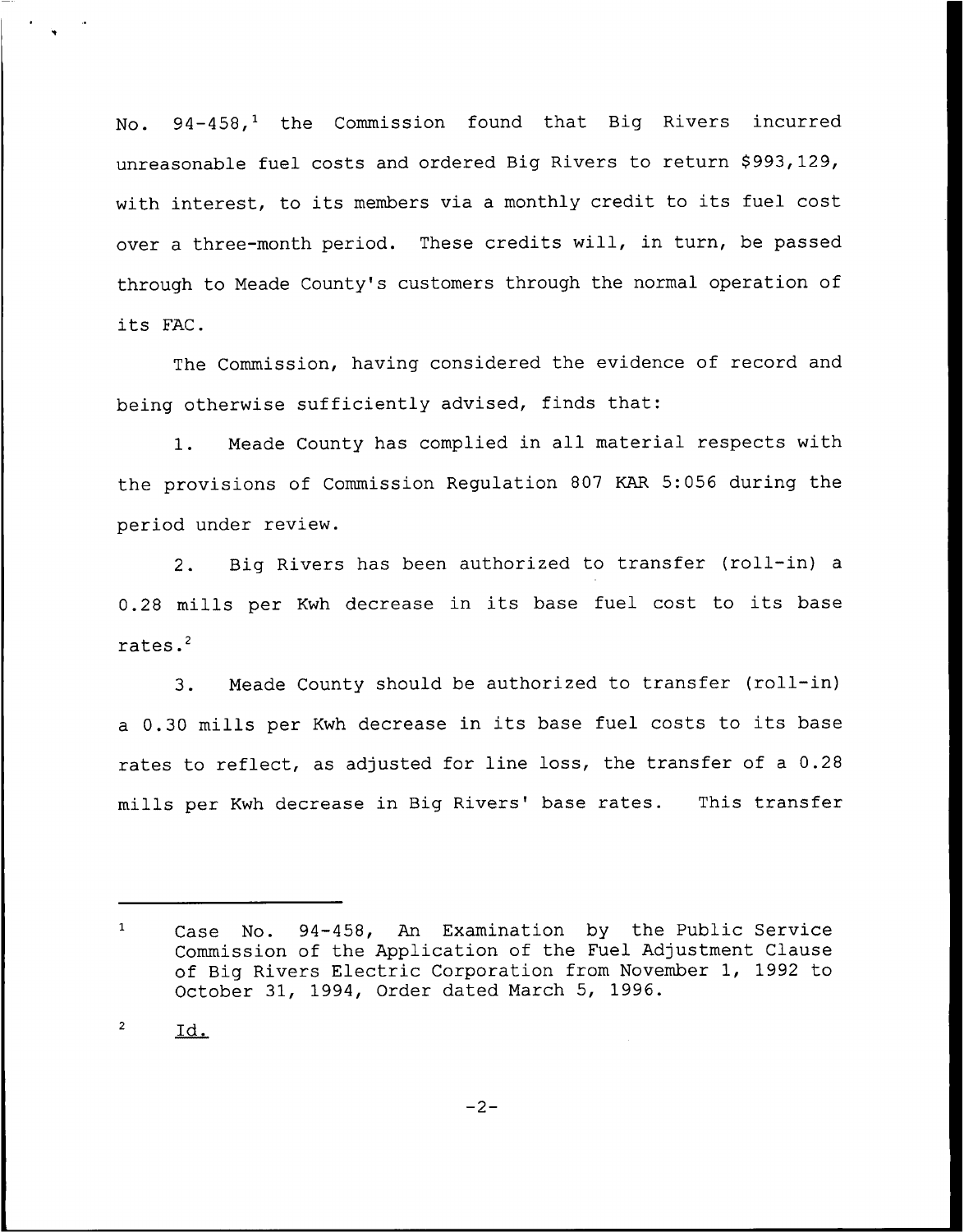can best be accomplished by a negative energy adder to each Kwh sold.

4. The rates and charges in Appendix A, attached hereto and incorporated herein, are fair, just, and reasonable, and reflect the transfer of fuel costs from the FAC to the base rate.

IT IS THEREFORE ORDERED that:

1. Meade County be and it hereby is authorized to transfer to base rates those fuel costs (as adjusted for line-loss) rolledin by Big Rivers from its FAC to its base rates.

2. The rates in Appendix <sup>A</sup> are approved for service rendered by Meade County on and after April 1, 1996.

3. Within 30 days of the date of this Order, Meade County shall file with the Commission revised tariff sheets setting out the rates approved herein.

Done at Frankfort, Kentucky, this 22nd day of March, 1996.

## PUBLIC SERVICE COMMISSION

man La K Beathoff

ATTEST

Executive Director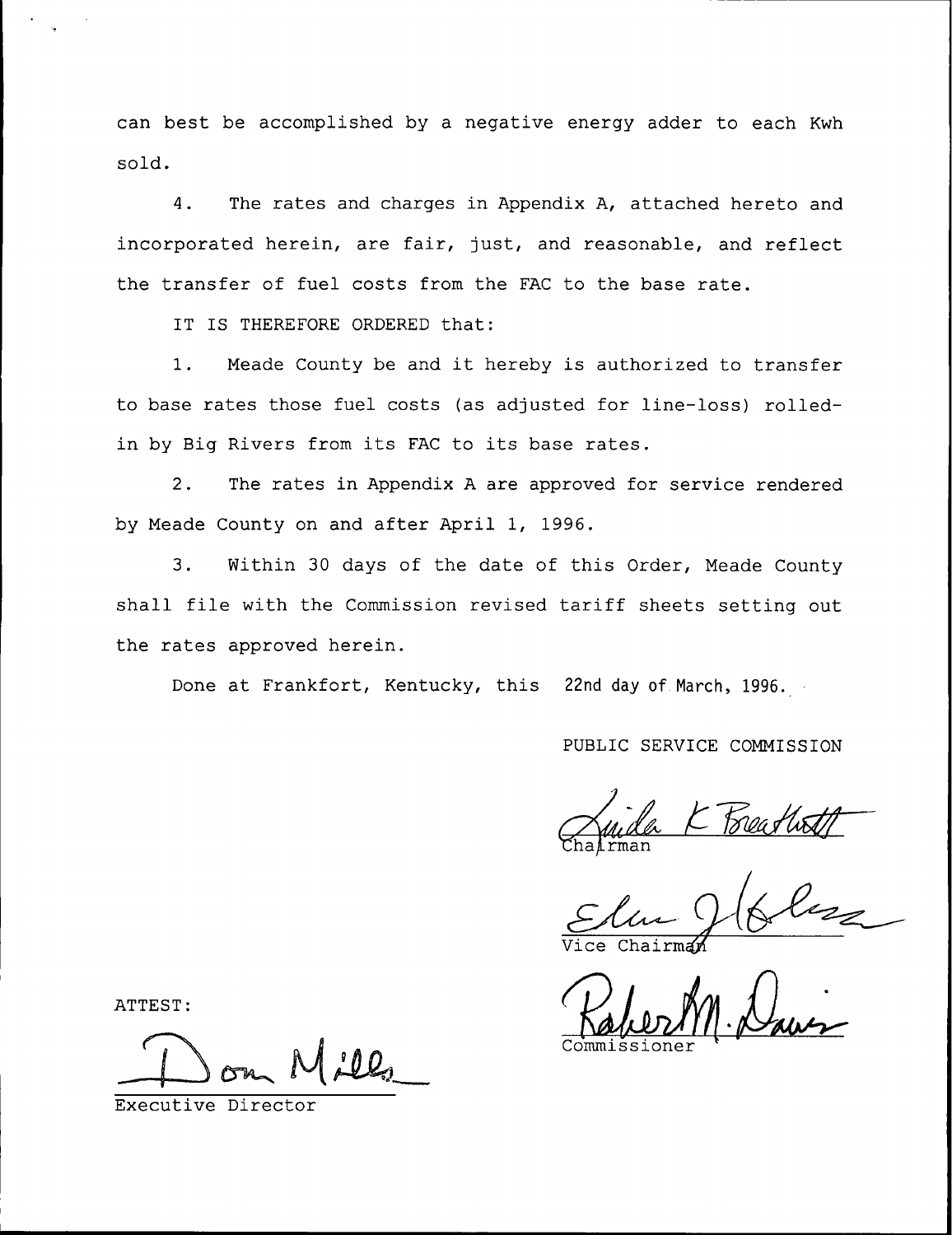#### APPENDIX A

# APPENDIX TO AN ORDER OF THE KENTUCKY PUBLIC SERVICE COMMISSION IN CASE NO. 94-479 DATED MARCH 22, 1996

The following rates and charges are prescribed for the customers in the area served by Meade County Rural Electric Cooperative Corporation. All other rates and charges not specifically mentioned herein shall remain the same as those in effect under authority of this Commission prior to the effective date of this Order.

### RATE SCHEDULE 1 RESIDENTIAL. FARM AND NON-FARM, SCHOOLS AND CHURCHES

| First                        |  | 300 KWH per month | \$.07421 |
|------------------------------|--|-------------------|----------|
| Next                         |  | 700 KWH per month | .05931   |
| All Over 1,000 KWH per month |  |                   | .05507   |

#### RATE SCHEDULE 2 COMMERCIAL RATE

| First                        |  | 500 KWH per month | \$.07892 |
|------------------------------|--|-------------------|----------|
| Next                         |  | 500 KWH per month | .07243   |
| All Over 1,000 KWH per month |  |                   | .06411   |

### RATE SCHEDULE 3 GENERAL SERVICE, 0-49 KVA

| First                        |  | 500 KWH per month | \$.07732 |
|------------------------------|--|-------------------|----------|
| Next                         |  | 500 KWH per month | .07163   |
| All Over 1,000 KWH per month |  |                   | .06316   |